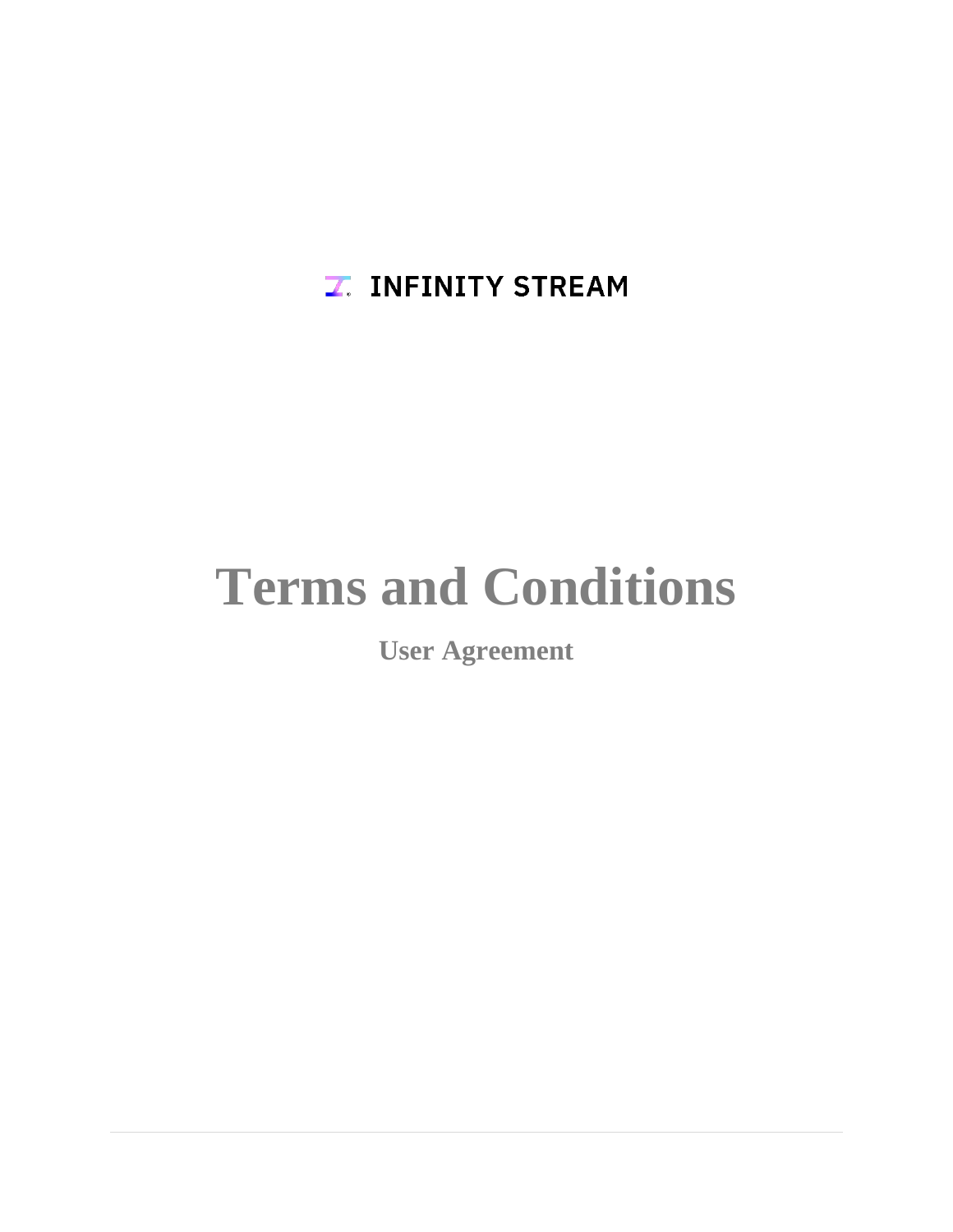# **Infinity Stream "Terms and Conditions"**

| 8. Information about The Company's Products Presented on the Website  6 |
|-------------------------------------------------------------------------|
|                                                                         |
|                                                                         |
|                                                                         |
|                                                                         |
|                                                                         |
|                                                                         |
|                                                                         |
|                                                                         |
|                                                                         |
|                                                                         |
|                                                                         |
|                                                                         |
|                                                                         |
| 22. Interpretation<br>-15                                               |
|                                                                         |
|                                                                         |
|                                                                         |
|                                                                         |
|                                                                         |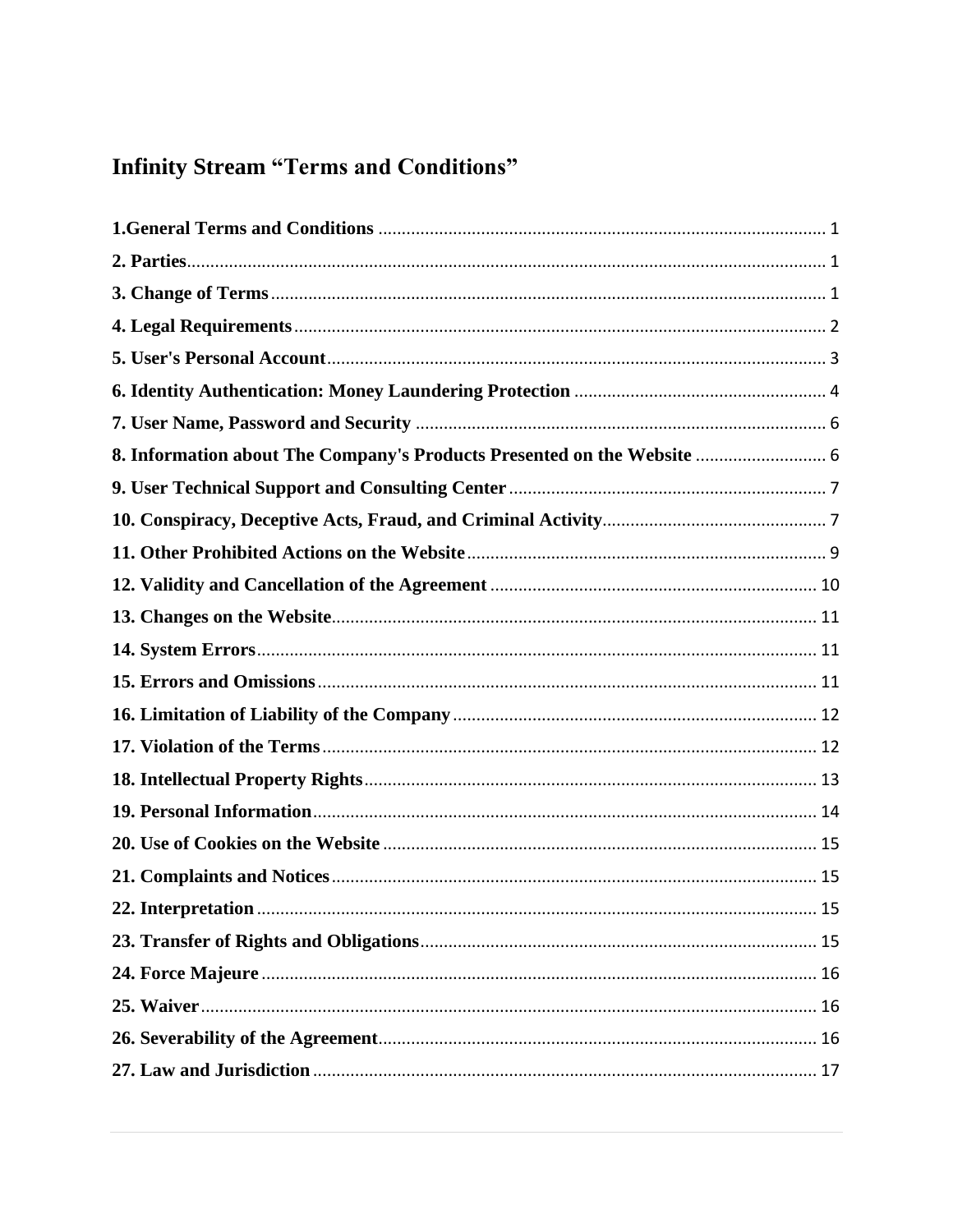#### <span id="page-2-0"></span>**1.General Terms and Conditions**

**1.1.** By visiting any of the sections of infinitystream.live (hereinafter referred to as the "Website") or registering your personal account, you automatically agree to all clauses of the User Agreement (hereinafter referred to as the "Agreement"), Privacy Policy, rules of each program, terms of advertising, bonuses and special offers that are on the Website. Before accepting the terms of the Agreement, it is advisable to carefully read all of its provisions. If you do not want or cannot agree to the specified terms and conditions and comply with them, we recommend that you do not register your personal account and do not use the Website. Subsequent use of the Website will mean that you accept all the provisions of this Agreement.

#### <span id="page-2-1"></span>**2. Parties**

**2.1.** Infinity Stream

**2.2.** Internet users who are on infinitystream.live

#### <span id="page-2-2"></span>**3. Change of Terms**

**3.1.** The Company has the right to make any changes, update, edit and modify the Agreement for a number of reasons: legal, commercial, as well as for reasons related to user service. The current clauses of the Agreement and the dates of their entry into force are available on the Website. We inform users of all adjustments, changes and additions by posting the updated Agreement on the Website. The user is individually responsible for reviewing the current Agreement. The Company has the right to make changes to the operation of the Website at any time and without prior notification of users.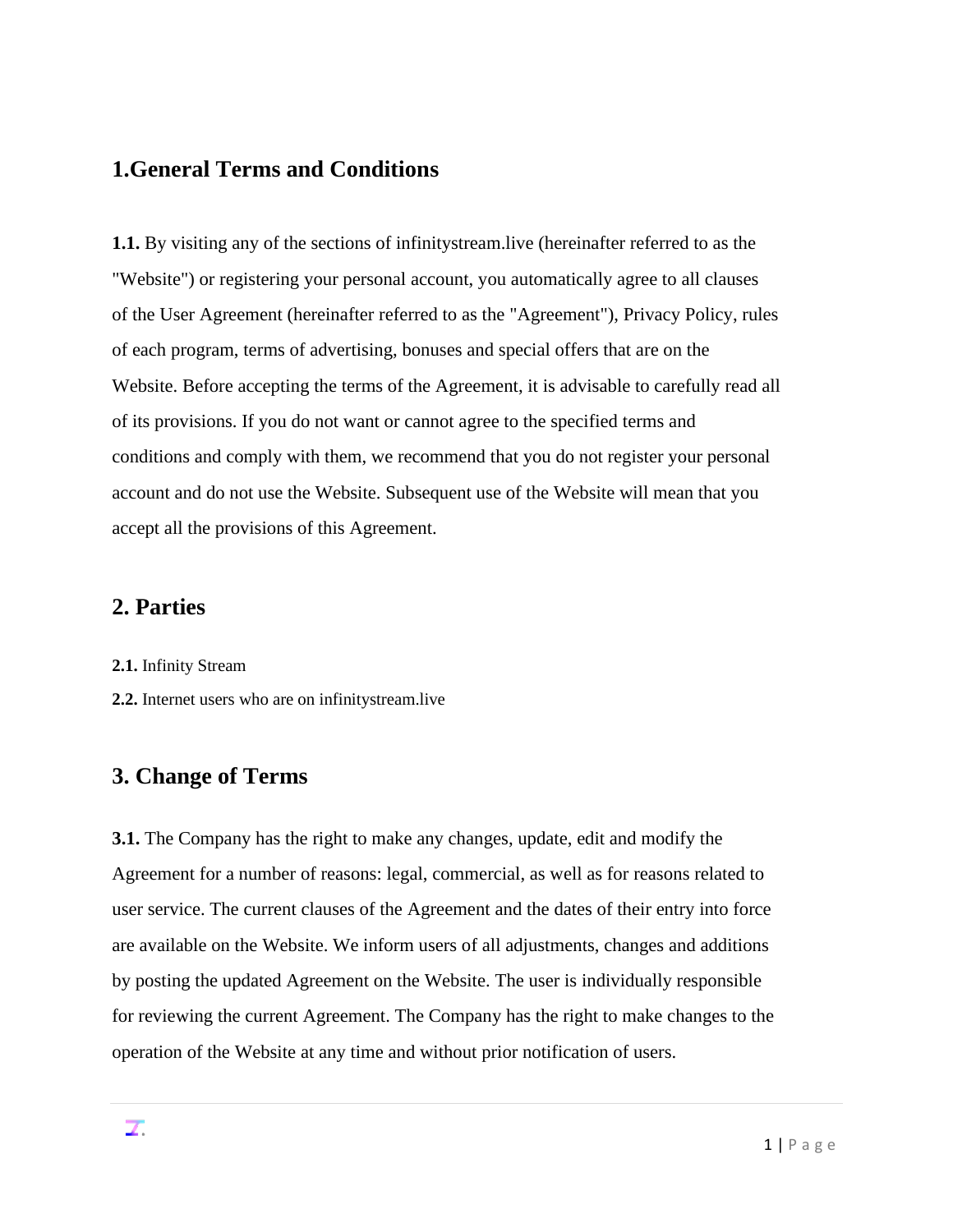**3.2.** In case of disagreement with changes to the Agreement, you are free to stop using the Website, having previously fulfilled clause 12 of the current Agreement. Subsequent use of the Website after the updated provisions of the Agreement have entered into force is considered as its full acceptance, including any replacements, additions, deletions and other changes to information relating to the Company referred to in clause 2.1 of the current Agreement, regardless of whether you have received appropriate notifications or read about them in the amended Agreement.

#### <span id="page-3-0"></span>**4. Legal Requirements**

**4.1.** Persons who have not reached the age of majority or the age ("Acceptable Age") necessary for legal participation, in accordance with the legislation of a particular jurisdiction, cannot use the services of the Website. Any use of the Website by persons under the Acceptable Age is considered a violation of the terms of the Agreement. In this regard, the Company has the right to request documents confirming the age of users. You may be denied the use of the services of the website, and your client account may be suspended if you don't provide the Company, at its request, with the evidence that you have reached the Acceptable Age.

**4.2.** Some services offered on the Website may be illegal in some jurisdictions. By accepting the Agreement, you confirm that the Company cannot provide you with guarantees or legal advice regarding the legality of your use of the Website in the territory of your jurisdiction. The Company cannot represent that the services of the Website do not violate the laws of your jurisdiction. You use the Website at your own discretion and take full responsibility, being aware of all possible risks.

**4.3.** The Company does not intend to provide you with services that violate the laws of your jurisdiction. By accepting the Agreement, you confirm and guarantee that the use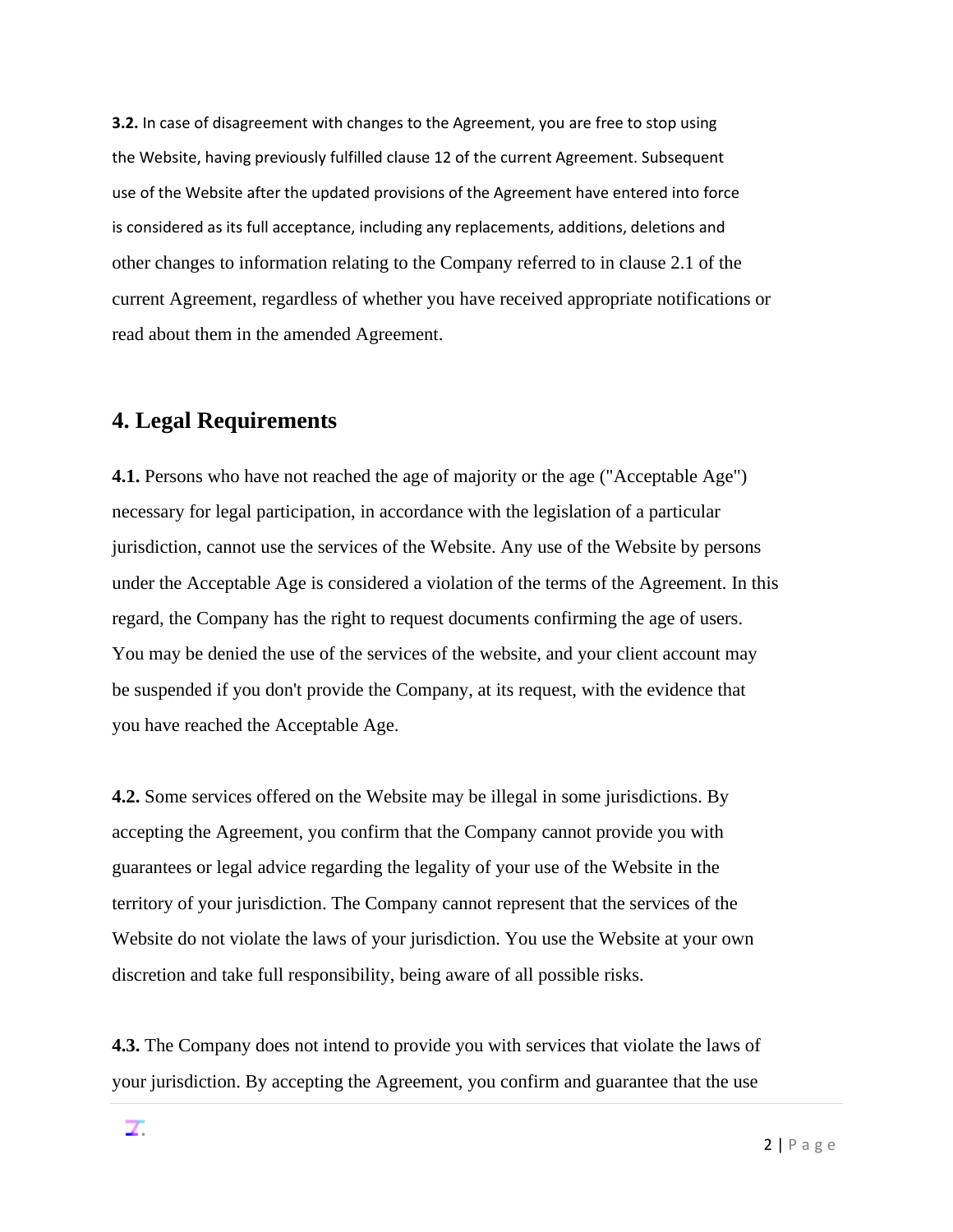of the services of the Website is in accordance with applicable laws and regulations. The Company is not responsible for the illegal use of the services of the Website.

**4.4.** The Company does not allow opening client accounts and/or depositing any funds by users who are or reside in Nigeria and USA. The list of jurisdictions is subject to change and such changes may be made by the Company without prior notice to users. You agree that you will not open an account or transfer funds to it while you are in the territory of one of the jurisdictions listed above.

**4.5.** Users are fully responsible for paying taxes and fees that apply to any profits made as a result of using the services of the Website. In cases where, in accordance with the legislation of a particular jurisdiction, a tax must be paid on the winnings, the full responsibility for the preparation of documented statements of profit lies with the users of the Website.

**4.5.** Some services provided on the Website may be illegal in the jurisdiction in which you are located; if so, you are not entitled to use your payment card to complete this transaction.

**4.6.** The owner of the payment card must know the laws in force in his/her country of residence.

**4.7.** Minors are not allowed to participate in the services offered on this website.

#### <span id="page-4-0"></span>**5. User's Personal Account**

**5.1.** For the full use of all the services of the Website, you need to register a personal account. When you register an account, we request certain information, including your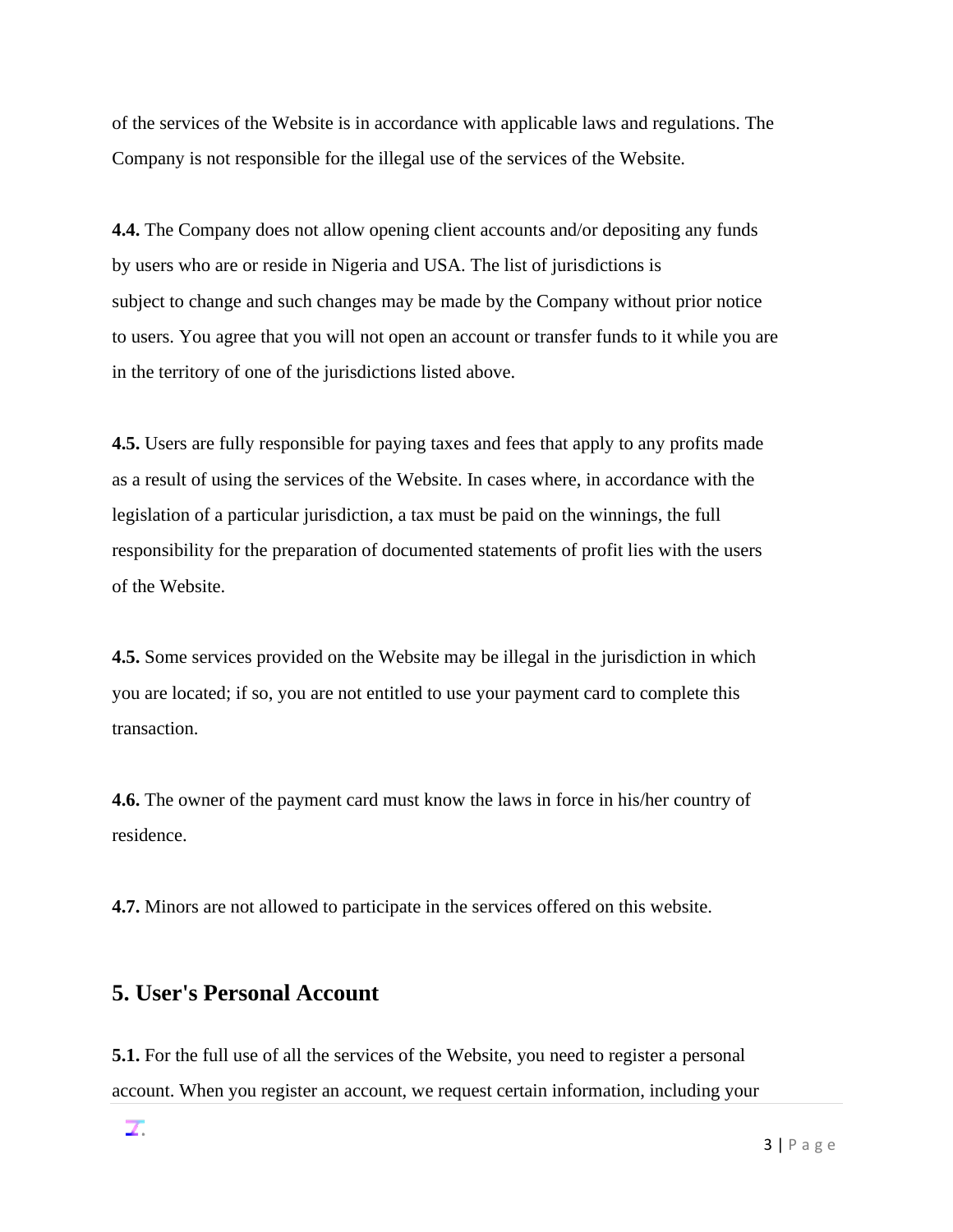name, surname, mobile phone number, email address and date of birth. In order to ensure security and mutual trust, we collect information to authenticate your identity (including the image of a state-issued identification card (passport or driver's license), as well as a photo of your face).

**5.2.** If the Company needs to verify the truth of the information provided, it may request documents proving your identity. If for some reason you cannot provide documents proving your identity, the Company has the right to suspend your personal account until you provide them, or permanently close your personal account in case of failure to provide the required documents.

**5.3.** You guarantee that when registering on the Website, you provide complete, accurate and reliable information about yourself, and in case of changes in it, you will immediately make the necessary changes to the data. Failure to do so may result in restrictions, suspension or blocking of the client account.

**5.4.** If you have questions or encounter problems when registering your personal account on the Website, you can contact the technical support service in your user account in Support Chat.

**5.5.** You cannot register several personal accounts on the Website, as it is prohibited by the rules of the Company. This clause does not apply to your invitations of new partners.

# <span id="page-5-0"></span>**6. Identity Authentication: Money Laundering Protection**

**6.1.** By accepting the rights to use the services of the Website offered to you, you represent, agree and warrant that:

**6.1.1.** You are an adult or you have reached the Acceptable Age that enables you to use the services of the Website without violating the applicable laws of your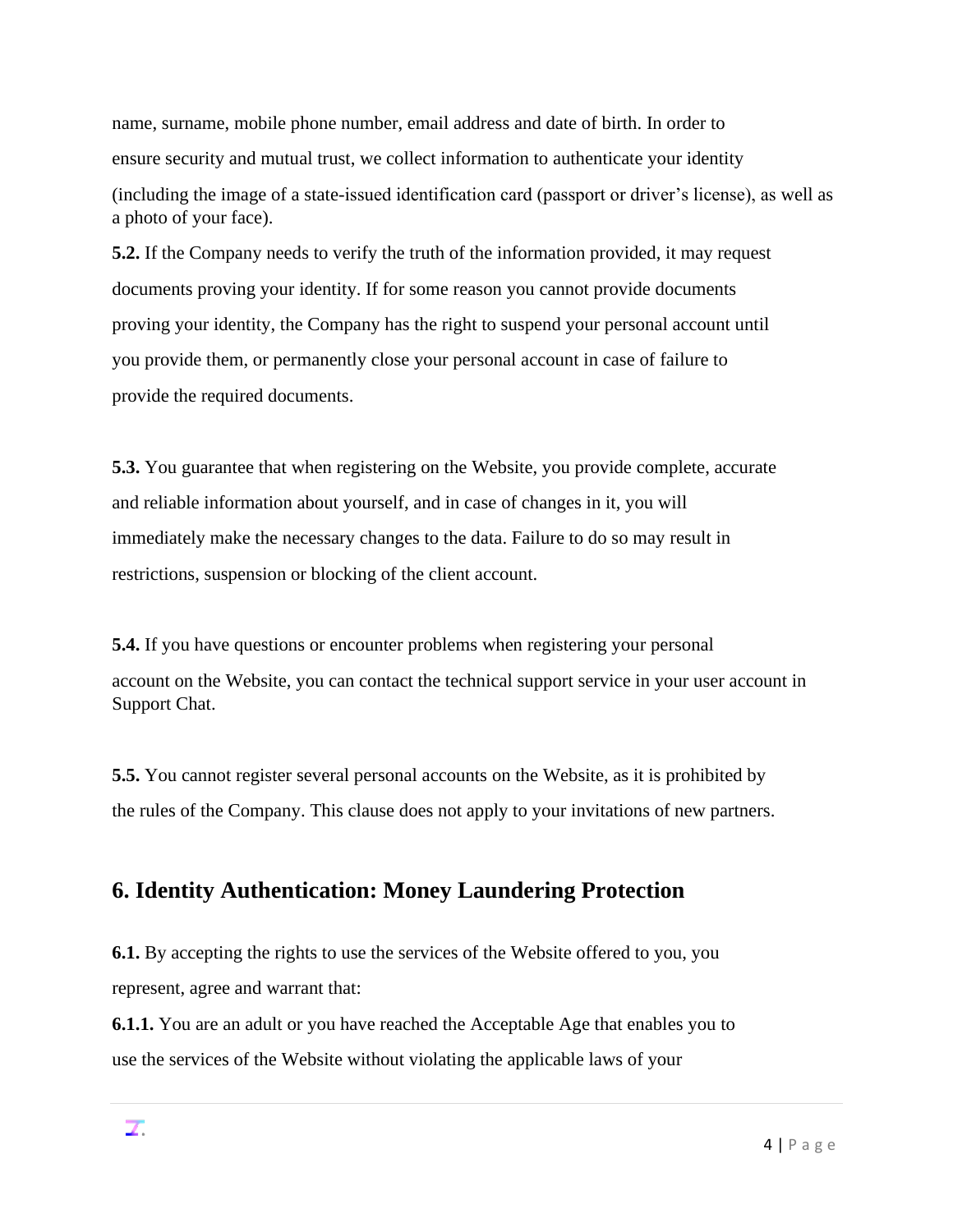jurisdiction;

**6.1.2.** You are the full and legitimate owner of the funds in your account. All the information you provide is true, relevant, reliable and accurate;

**6.1.3.** You agree that you use the Website of your own free will, at your own discretion and your own risk. Any claims arising during the use of products or services posted on the website are sent to the company providing such services. The Company is not responsible for the quality and completeness of the services and products of partner companies;

**6.1.4.** You well understand the general methods, procedures and rules for the provision of services on the Website. You acknowledge that you are fully responsible when using the services of the Website. You agree not to commit acts and deeds that could harm the Company's reputation.

**6.2.** By accepting the terms of the Agreement, you give us the right to conduct periodic reviews (at our discretion, or at the request of third parties, including authorized bodies) in order to authenticate your identity and the specified information.

**6.3.** During the review period, the possibility of withdrawing funds from your client account may be limited.

**6.4.** If during the review it is found that the information provided is false, this means that the terms of the Agreement have been violated and we have the right to immediately close your client account or deny you the opportunity to use the services of the Website, in addition to any other actions at our discretion.

**6.5.** In the event that we are unable to confirm that you have reached the Acceptable Age, we have the right to suspend your account. If your age was less than Acceptable Age at the time of using the services on the Website, then: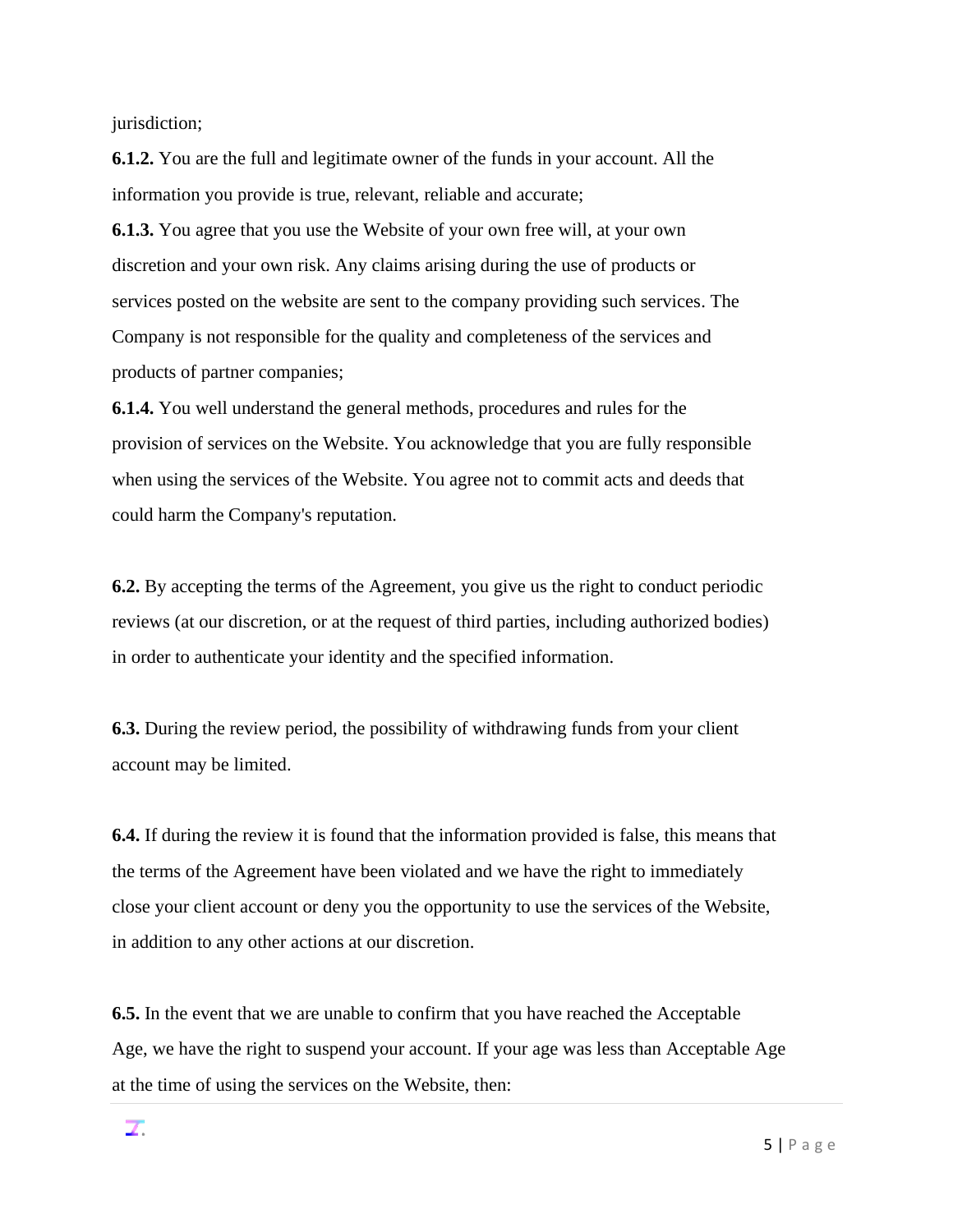**6.5.1.** Your client account would be closed;

**6.5.2.** Funds deposited in your client account would be refunded upon reaching adulthood;

**6.5.3.** You are required, upon request, to return to us all funds withdrawn from your client account.

# <span id="page-7-0"></span>**7. User Name, Password and Security**

**7.1.** After registering the personal account on the Website, you are required to keep your password and username secret and in no case to disclose this information to third parties. In case of loss of data necessary for access to the account, you can find them out or retrieve them by clicking the "Forgot Password" button located under the login window.

**7.2.** You are responsible for the security of the password, as well as for any actions and transactions made with your client account. In addition, you are responsible for all losses incurred by you as a result of actions of third parties.

**7.3.** In cases of security breach and unauthorized access to your personal account and, as a result, to a client account, you must immediately notify the Company thereof. If necessary, you must provide the Company with evidence of the unauthorized access. The Company is not responsible for any damage incurred by users due to incorrect or careless use of the username and password by third parties or for unauthorized access to the account.

# <span id="page-7-1"></span>**8. Information about The Company's Products Presented on the Website**

**8.1.** The product of the Company is the Internet service Website, which contains information about the products of partner companies.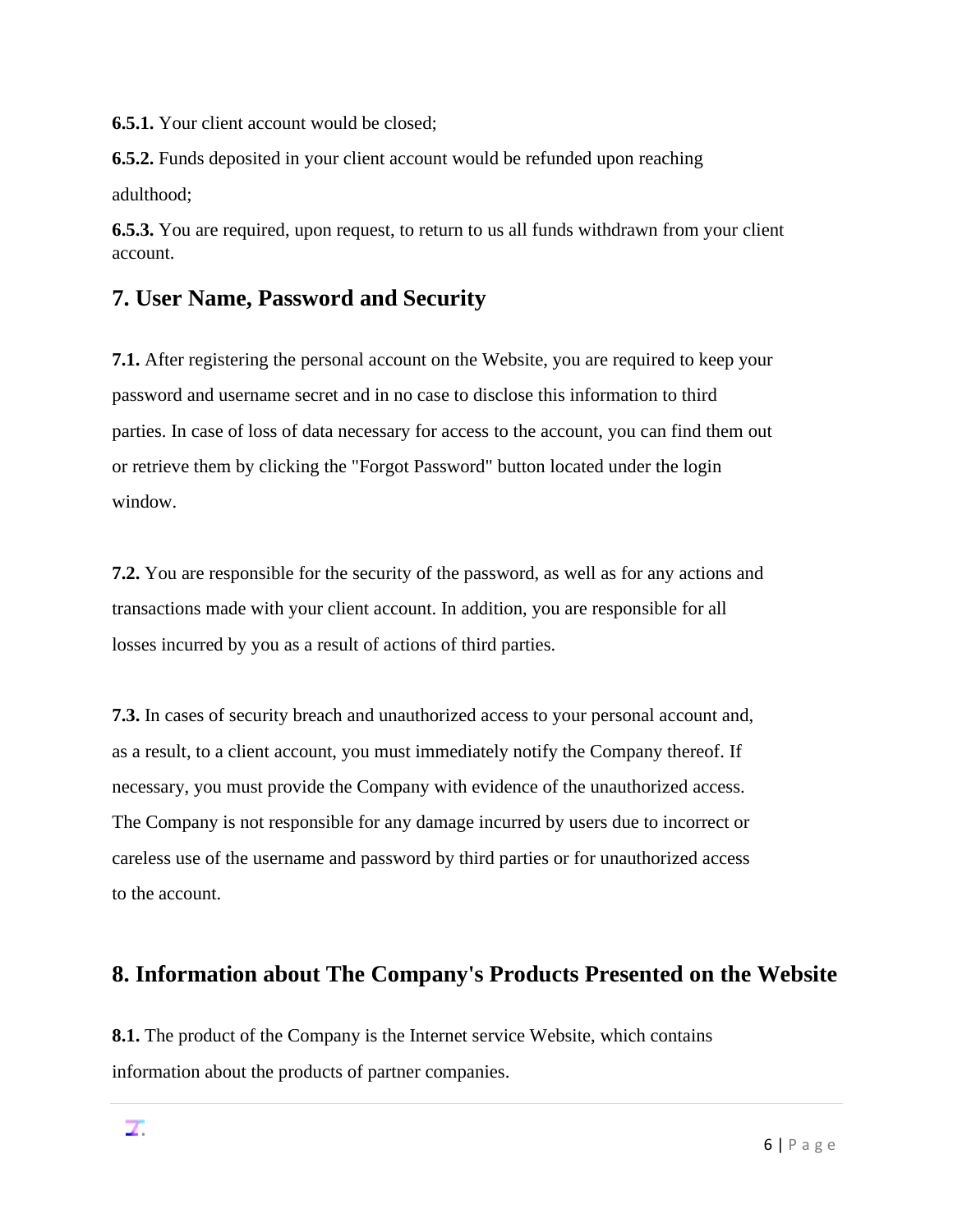**8.2.** All data and products advertised and provided by the Company are on the Website and are provided in an "as is" format.

**8.3.** You will find all information about products and services in your user account.

**8.4.** If information about a product is not available, it is either in the mode of adjusting the description of the conditions or is excluded from the line of products presented.

# <span id="page-8-0"></span>**9. User Technical Support and Consulting Center**

**9.1.** Services of the Consulting Center, as well as technical support of users include various means of contacting a particular division of our company and a database that is updated with descriptions of typical problems and their solutions.

The technical and information support team can be contacted in the Support Chat in your user account on infinitystream.live

# <span id="page-8-1"></span>**10. Conspiracy, Deceptive Acts, Fraud, and Criminal Activity**

**10.1.** The following activities are considered unacceptable and constitute a direct

violation of the terms of the Agreement:

**10.1.1.** transfer of information to a third party;

**10.1.2.** use of illegal actions: fraud, malware, bugs in our software and use of bots;

**10.1.3.** fraudulent activities, including the use of credit or debit card data stolen,

cloned or otherwise obtained illegally to replenish an account;

**10.1.4.** involvement in criminal activities, money laundering and other activities, participation in which may lead to criminal incidents;

**10.1.5.** entering into, an attempt to conspire, or an intention to take part, to one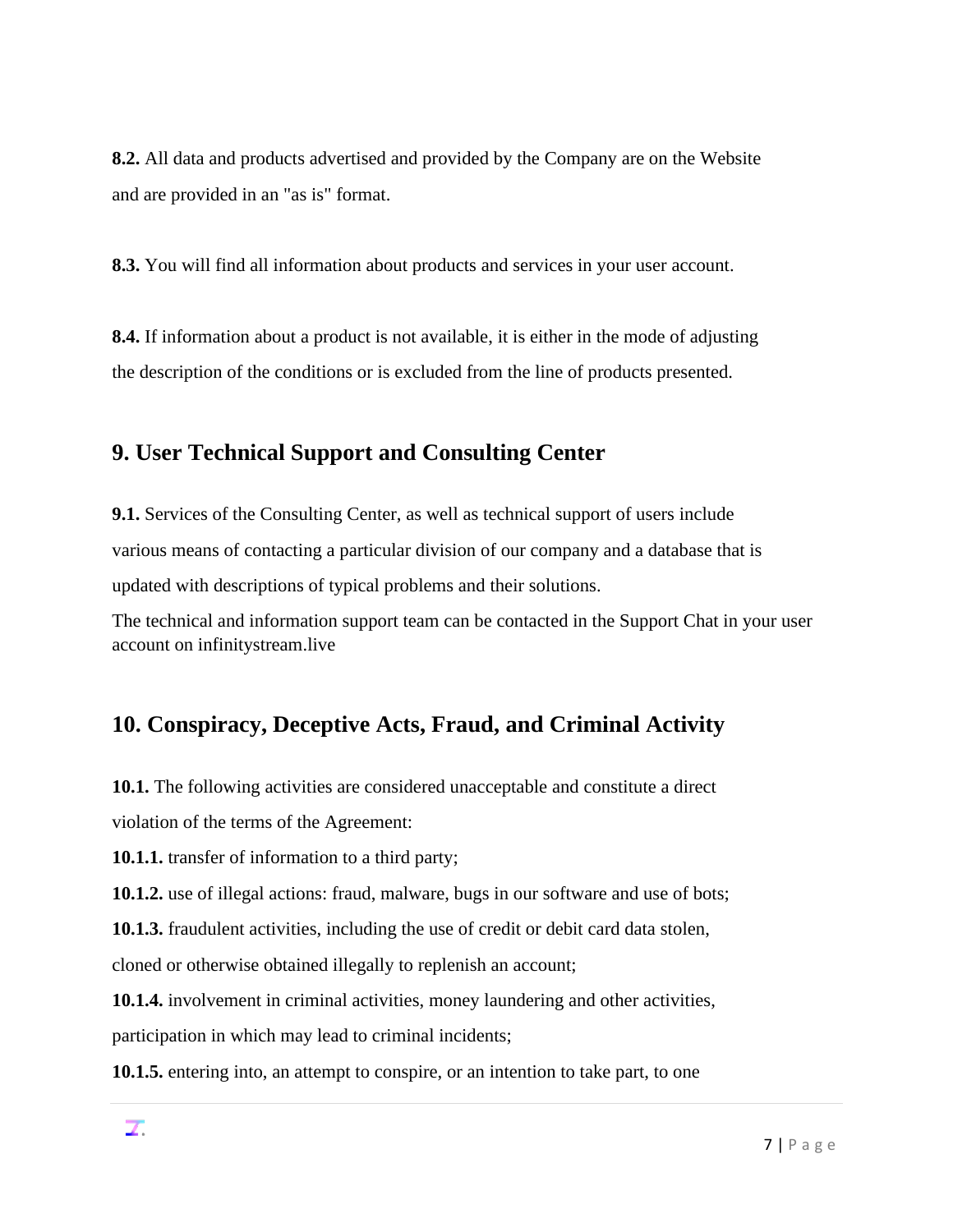degree or another, in a scheme of conspiracy with another user to participate in criminal activity.

**10.2.** We have the right to suspend, cancel or withdraw payments related to bonus funds, in cases where we suspect that you are abusing them.

**10.3.** The Company will take all permissible, reasonable and statute-permitted measures to exclude and identify fraudulent conspiracies and their direct participants; appropriate measures will be taken against these persons. The Company is not responsible for losses and damage caused to users as a result of collusion and fraudulent activities. All our actions on this matter are at our discretion.

**10.4.** Users should inform us as soon as possible if they suspect that a certain person is conspiring or carrying out fraudulent activities. You may contact us in the Support Chat.

**10.5.** We have the right to prohibit users, without prior notice, from accessing the services of the Website and block their client accounts in the event that they are suspected of fraudulent activity. In such cases, we disclaim all responsibility for the return and compensation of funds in the accounts of such users. In addition, we have the right to inform the relevant authorities of illegal activities. Users are required to fully cooperate with us in investigating such a situation.

**10.6.** Users are prohibited from using the services and software for any fraudulent or illegal activities and transactions in accordance with the laws of a particular jurisdiction. The Company has the right to suspend or block the user account and withhold funds. In such cases, users do not have the right to file a claim against the Company.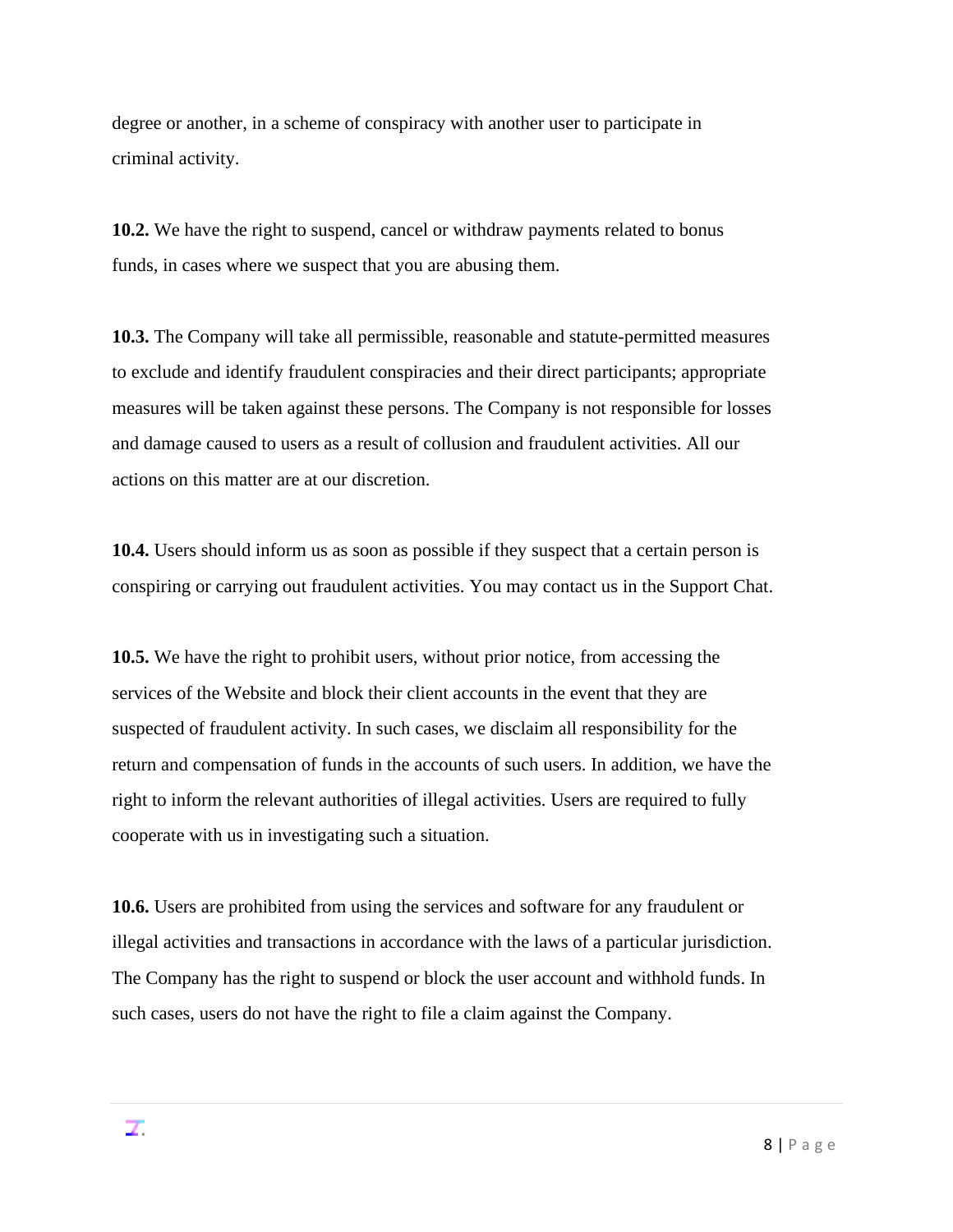#### <span id="page-10-0"></span>**11. Other Prohibited Actions on the Website**

**11.1.** Users are prohibited from using on the Website an aggressive or offensive manner of communication, threats, profanity or any violent actions against employees and users of the Website.

**11.2.** It is forbidden to upload information to the Website in an amount that can cause malfunctions of the Website, and to carry out any other actions that may affect the functioning of the resource. In this case, we mean viruses, malware, bulk mail-out and spam – all this is strictly prohibited. In addition, it is forbidden to delete or modify information posted on the Website.

**11.3.** You agree to use the Website for entertainment purposes only. It is forbidden to copy the entire Website or any part of it without the prior written consent of the Company.

**11.4.** You agree not to take any actions aimed at hacking our security system, obtaining illegal access to private data or making DDoS attacks. Appropriate measures will be applied to each user who is suspected of violating this rule: complete prohibition of access to the Website and blocking of the client account. In addition, we have the right to inform the responsible authorities of illegal actions.

**11.5.** We are not responsible for losses or damage that our users or a third party may incur as a result of technical failures caused by virus attacks or other malicious actions against the Website.

**11.6.** Hiding an IP address or location is not allowed, the Company reserves the right to close any account and cancel any bonuses if a user account was created or used with the

Z.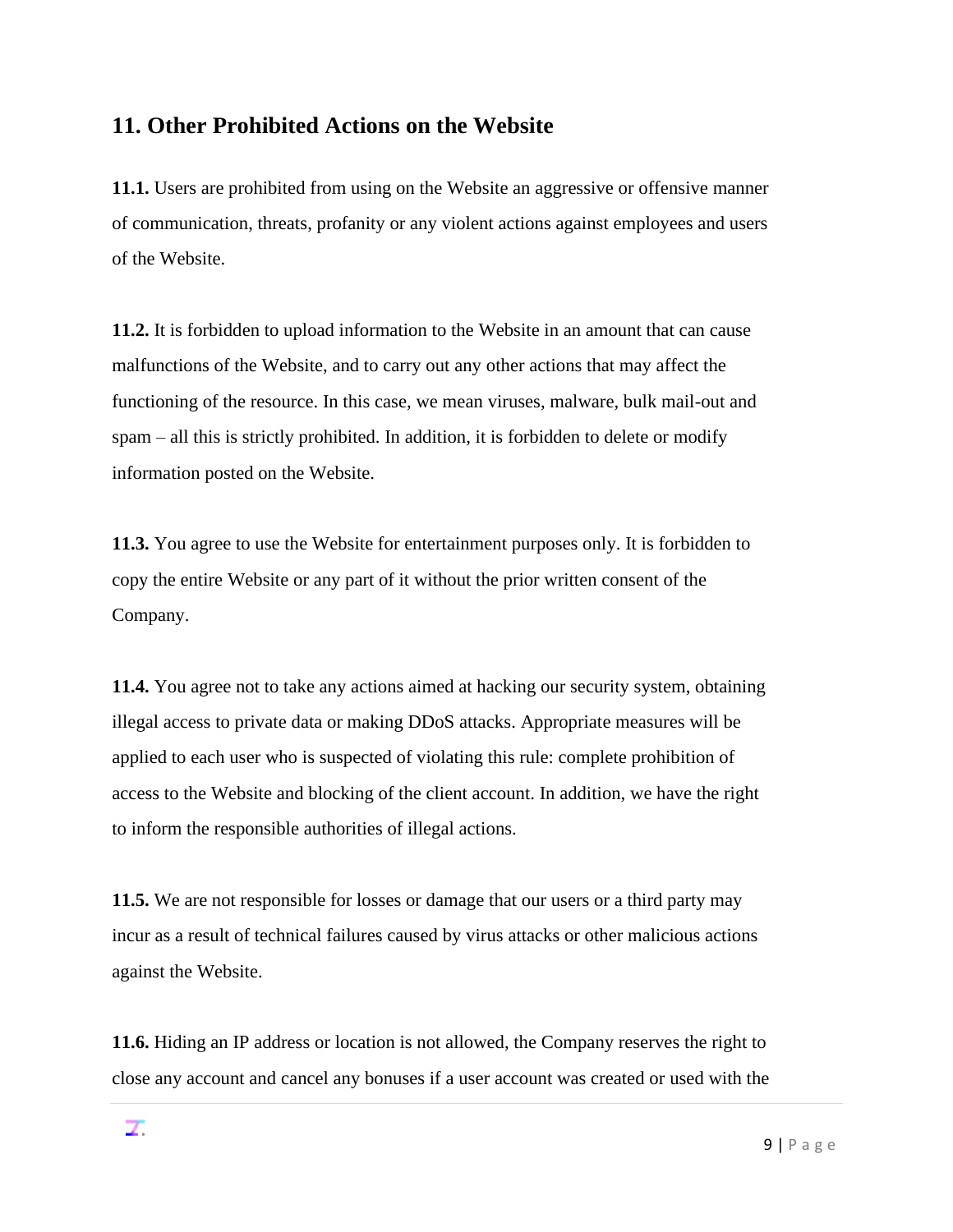application of, but not limited to, technologies for hiding IP addresses or geolocation, including VPN servers and proxies-servers.

# <span id="page-11-0"></span>**12. Validity and Cancellation of the Agreement**

**12.1.** Any user can, if desired, suspend one's personal account (block the account) by sending a corresponding email.

**12.2.** Until the user receives confirmation of the closure of his/her account, s/he bears full responsibility for any actions with the personal account from the moment of sending the request for closure until its execution.

**12.3.** In case of account closure, neither party has any obligations to the other.

**12.4.** The Company has the right to block the user's personal account without prior notice in the following cases:

**12.5.** The Company has decided to stop providing services to all users altogether or to a specific user;

**12.5.1.** The user engages in criminal conspiracy or attempts to hack into the system;

**12.5.2.** The user intervenes in the software or tries to manipulate it;

**12.5.3.** The user uses his/her account for purposes that may be considered unlawful, in accordance with the current legislation of the jurisdiction where the user is located;

**12.5.4.** The user publishes abusive or degrading information on the Website or social networks.

**12.6.** If the user's client account remains inactive for a long period, i.e., 90 or more days,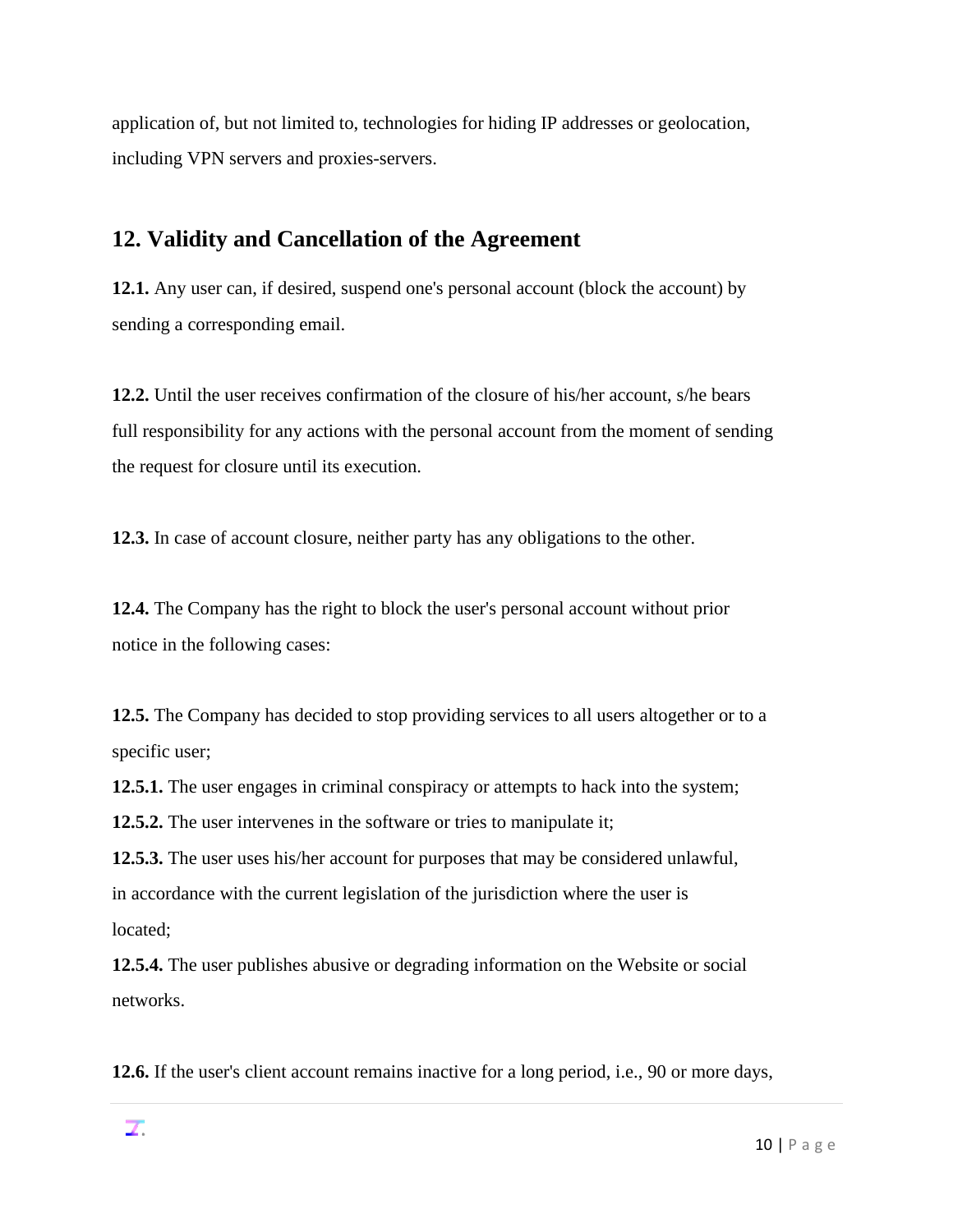then we have the right to close the account or suspend its operation without prior notice.

**12.7.** The Company has the right to close the personal account or cancel the Agreement by sending to the user a notification to the address specified in the contact information. In cases of such actions on our part, with the exception of the situations described in clauses ("Conspiracy, Deceptive Acts, Fraud, and Criminal Activities") and ("Violation of the Terms") of the current Agreement, we undertake to return the balance amount in the personal account.

#### <span id="page-12-0"></span>**13. Changes on the Website**

**13.1.** We have the right, at our sole discretion, to make changes or supplement the services offered on the Website at any time in order to maintain and update the resource.

#### <span id="page-12-1"></span>**14. System Errors**

**14.1.** If in the process of use any malfunction of the Website system occurs, the Company will try to remedy the situation as soon as possible. We are not responsible for malfunctions of information technology tools caused by the operation of equipment used by users to access the Website or for the malfunctioning of Internet providers.

**14.2.** In case of disputes, the user must contact the support team no later than within ten days after the incident. The user must specify the most accurate time of the incident (to the exact minute), otherwise the Company employees reserve the right to refuse to consider the situation for technical reasons. Priority is to contact the support team immediately after the incident.

#### <span id="page-12-2"></span>**15. Errors and Omissions**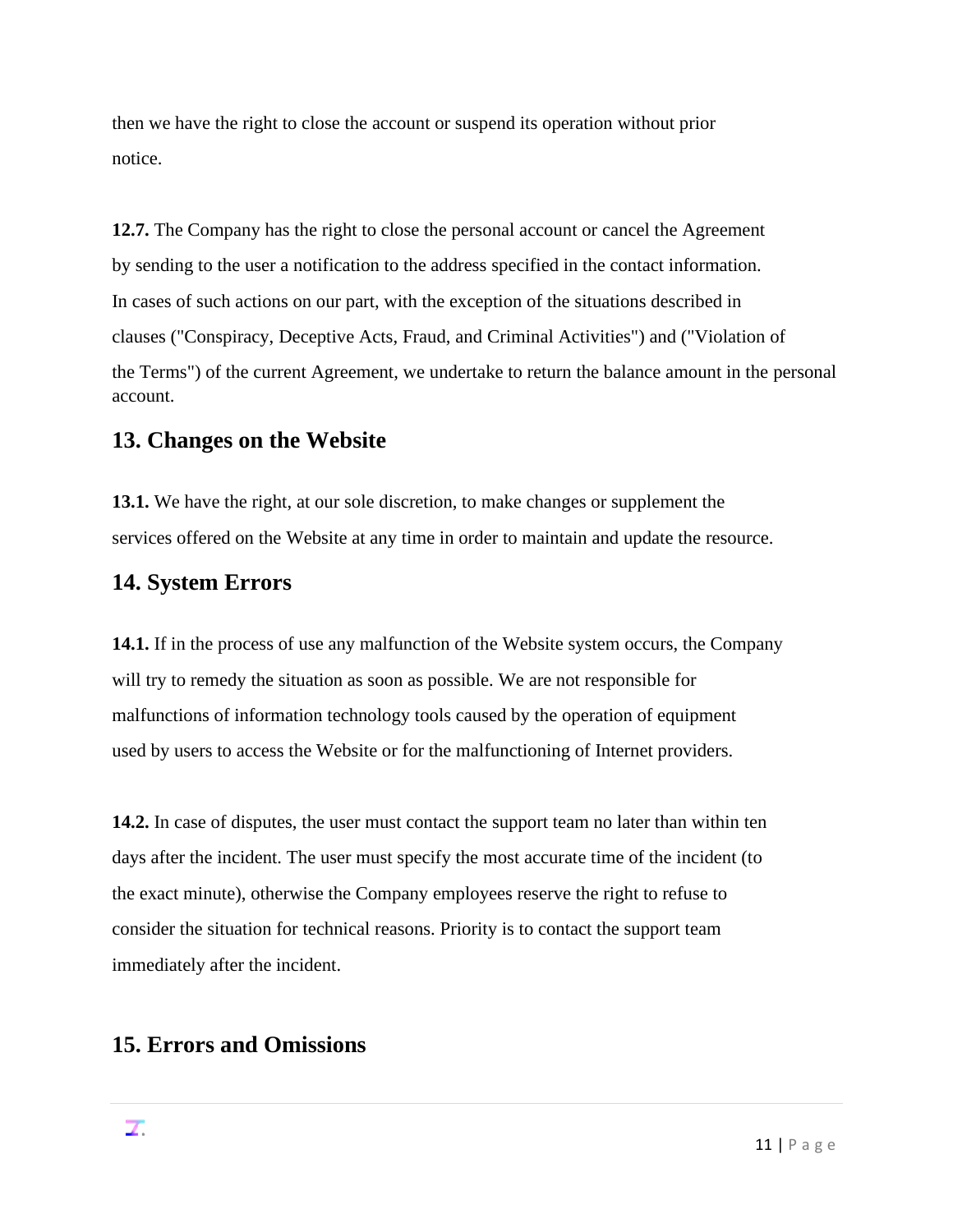**15.1.** In the process of using the services of the Website, situations may arise when payments have been received with errors due to possible imperfection of technical systems.

**15.2.** We have the right to limit or cancel any payment.

**15.3.** The Company and service providers are not liable for damage resulting from an error on the part of the user.

**15.4.** The Company, its distributors, licensees, branches, subsidiaries, as well as employees and directors are not responsible for any loss or damage caused by interception or misuse of information transmitted via the Internet.

## <span id="page-13-0"></span>**16. Limitation of Liability of the Company**

**16.1.** You agree that the choice as to whether to use the services and products of the Website has been made by you independently, and any action is your own choice, taken at your discretion and at your own risk.

**16.2.** The operation of the Website is based on this Agreement. We do not give additional warranties or representations with respect to the Website and the services offered on it, and thereby exclude our liability (to the extent provided by law) for all implied warranties.

# <span id="page-13-1"></span>**17. Violation of the Terms**

**17.1.** Users undertake to reimburse us for any costs, claims and expenses (including court costs) that may arise as a result of their violation of the terms of this Agreement.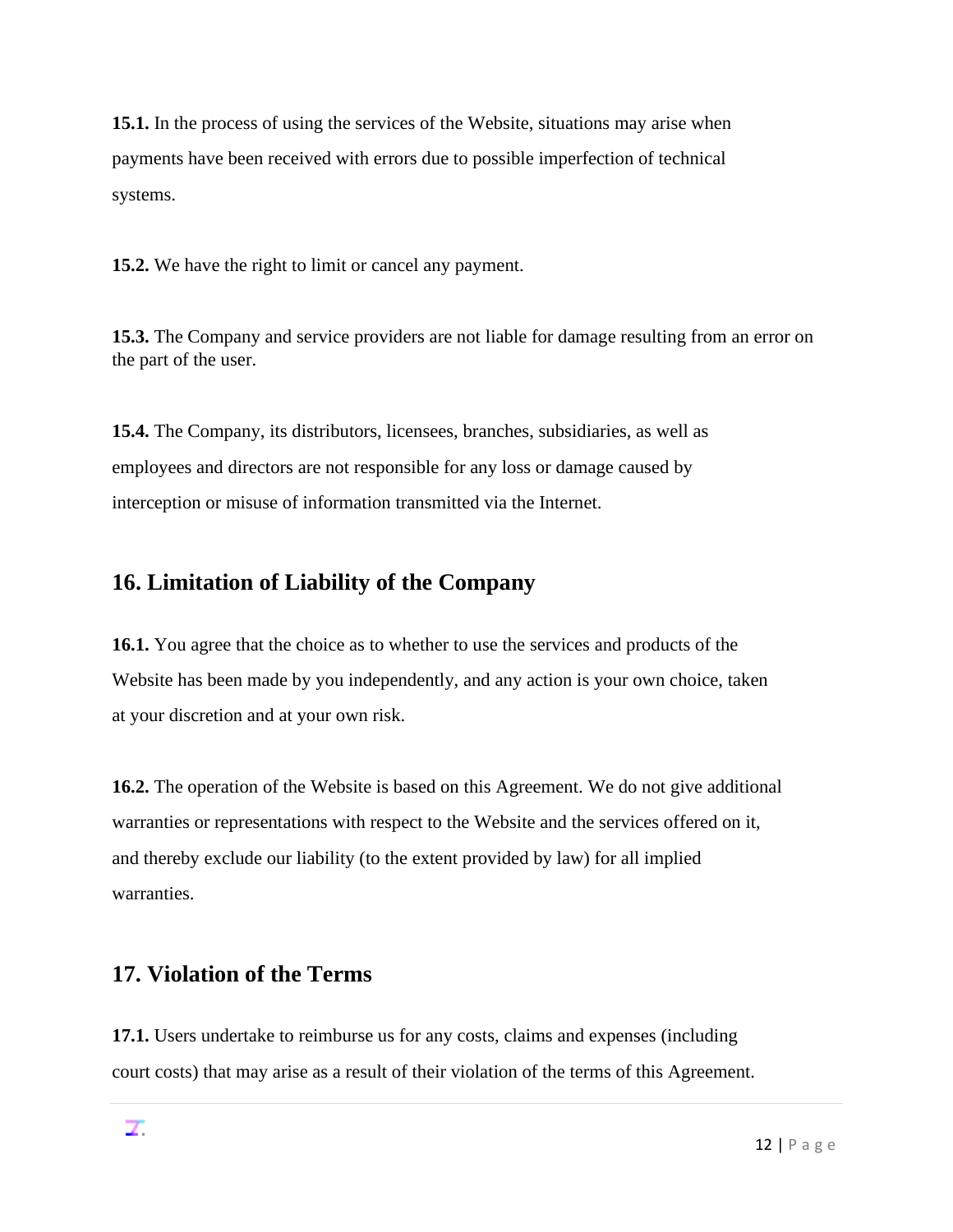**17.2.** Users agree to fully reimburse losses, protect and defend the interests of the Company, its partners, employees, and Directors against any claims, liability, losses, costs, and expenses arising as a result of:

**17.2.1.** violation by the user of the terms of the Agreement;

**17.2.2.** violation by the user of the laws and rights of third parties;

**17.2.3.** gaining access to services by any other person using your user identification with or without your permission, or:

**17.2.4.** accepting bonuses or profits generated in this way.

**17.3.** In cases where users violate the terms of the Agreement, we have the right to: **17.3.1.** inform the user of the violation of the terms of the Agreement, and demand termination of such actions;

**17.3.2.** suspend the user's personal account;

**17.3.3.** block the user's personal account without prior notice;

**17.3.4.** withdraw from the user's personal account the amount of deposits, payments or bonuses acquired as a result of violation.

**17.4.** We reserve the right to cancel the user account in case of non-compliance with any of the provisions of the Agreement.

#### <span id="page-14-0"></span>**18. Intellectual Property Rights**

**18.1.** All content on the Website is subject to copyright and other property rights owned by the Company. You can print these materials only for personal and non-commercial use.

**18.2.** Using the Website does not provide users with any intellectual property rights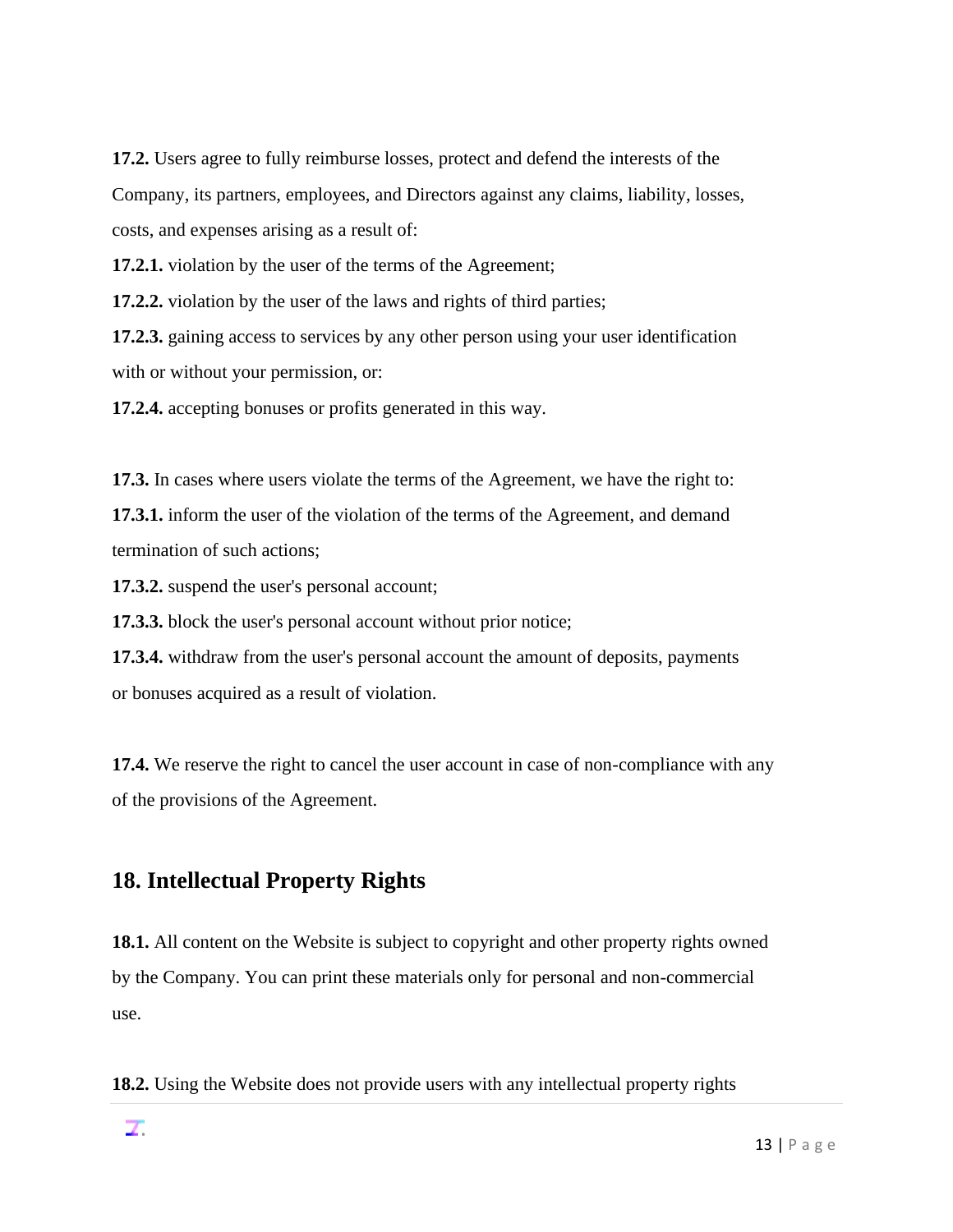owned by the Company or a third party.

**18.3.** Any use or reproduction of a brand name, logos, trademarks or other promotional materials presented on the Website without the written permission of the Company is prohibited.

**18.4.** Users will be liable for any damage, expenses or costs incurred as a result of prohibited activities. Users are required to immediately notify the Company if they become aware of any prohibited activities by any person and provide the necessary assistance in conducting investigations that the Company may undertake based on the information provided.

# <span id="page-15-0"></span>**19. Personal Information**

**19.1.** We comply with data protection requirements in the form in which the Company uses personal information collected during the user's visit to the Website. For this reason, we take our obligations with respect to how we use the users' personal data very seriously. The Company processes personal information provided by users with the maximum observance of the privacy policy.

**19.2.** By providing personal information, users automatically agree that we have the right to process personal data for the purposes described in the Agreement and the purposes of the Website or in order to fulfill regulatory and legal obligations.

**19.3.** In accordance with our privacy policy, we undertake not to disclose the personal information of users to anyone other than employees who need access to personal data to provide services.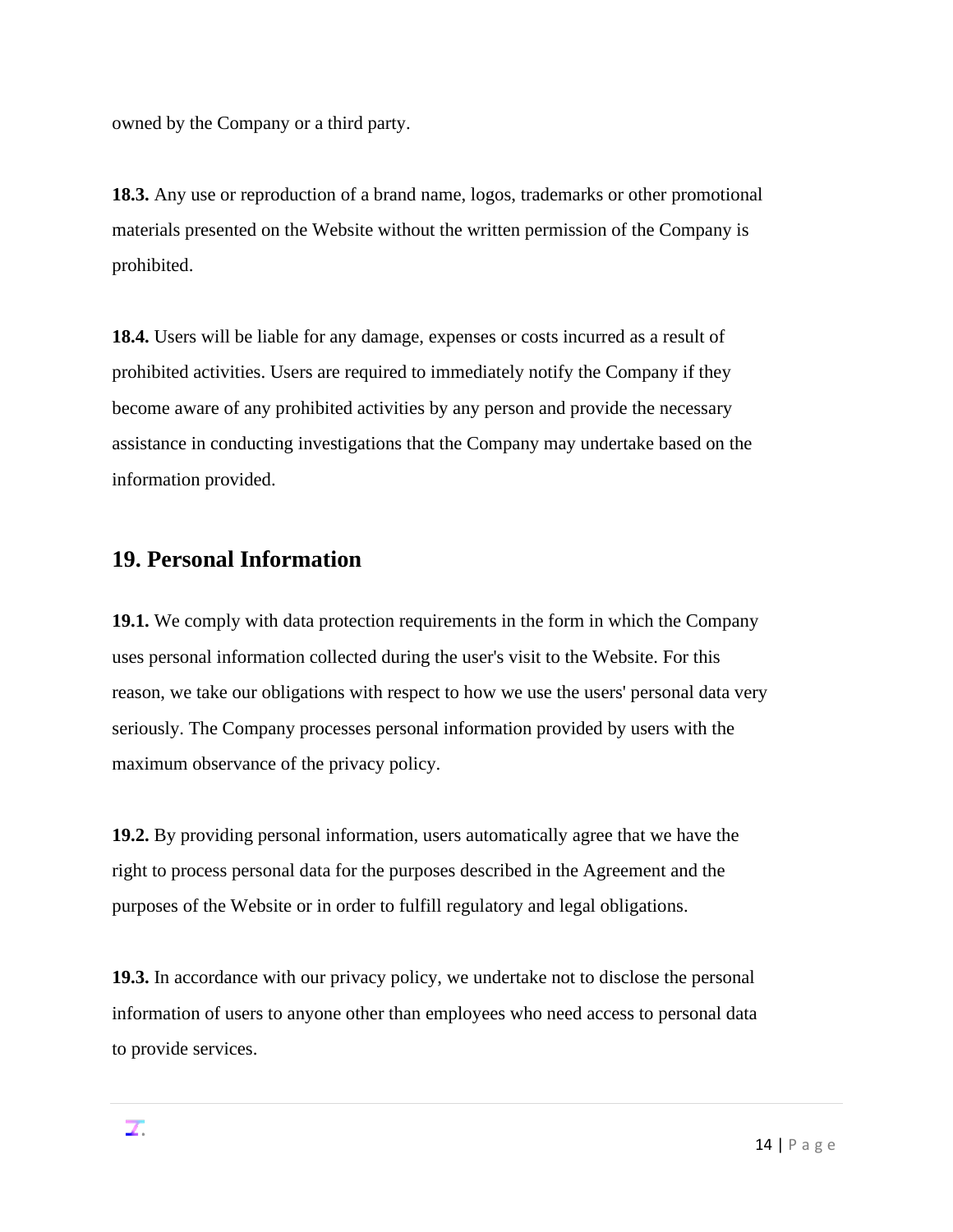**19.4.** We keep copies of all correspondence received from users in order to register the information received.

#### <span id="page-16-0"></span>**20. Use of Cookies on the Website**

**20.1.** We use cookies to ensure the functionality of the Website. "Cookie" is a small text file that gets stored on the user's computer when visiting the Website, and allows us to recognize specific users when they visit the resource again. Additional information on the control and removal of cookies can be found at: www.aboutcookies.org. Please note that the removal of our cookies may lead to the blocking of access to certain sections and functions of the Website.

#### <span id="page-16-1"></span>**21. Complaints and Notices**

**21.1.** In the event of any complaints and claims in connection with the operation of the Website, the first thing is to inform your technical support service as soon as possible. **21.2.** Users agree that in the event of a dispute, records from the server will be used as definitive evidence in determining the outcome of the claim.

#### <span id="page-16-2"></span>**22. Interpretation**

**22.1.** The original text of the Agreement is in English, and any interpretation must be based on the original text. The Agreement can be translated into any other language, however the English version shall always prevail.

#### <span id="page-16-3"></span>**23. Transfer of Rights and Obligations**

**23.1.** We have the right to transfer, assign, pledge and sublicense the Agreement in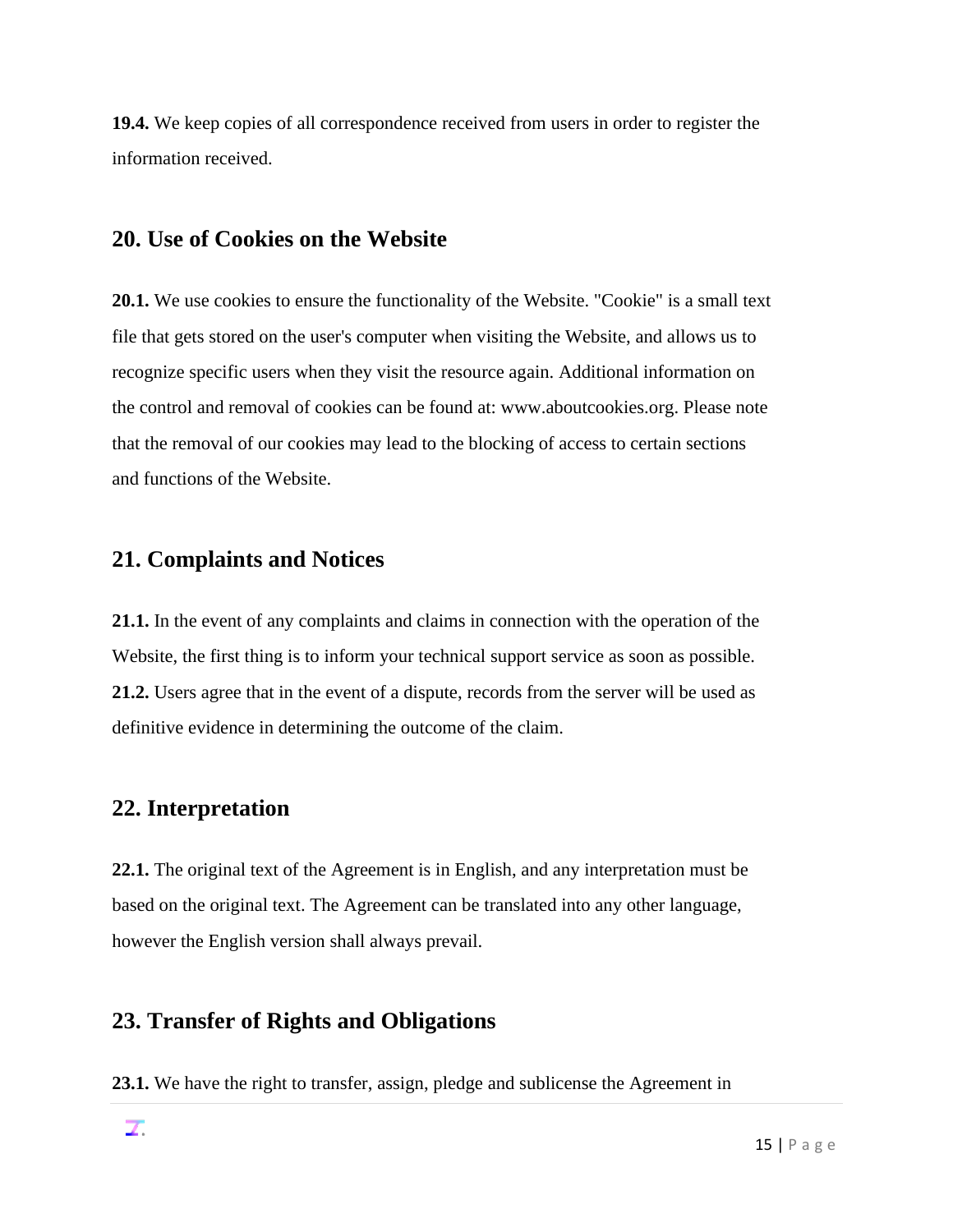whole or in part to any person, provided that such an assignment will be on the same terms or conditions that would not be less favorable to users.

# <span id="page-17-0"></span>**24. Force Majeure**

**24.1.** The Company is not liable in cases of delay or failure to fulfill any of the obligations listed in the Agreement, if this has been caused by force majeure circumstances, which shall mean natural disasters, civil unrest, war, interruptions in public utility networks, industrial disputes, DDoS attacks or similar Internet attacks that can adversely affect the operation of the Website.

**24.2.** For the duration of the force majeure circumstances, the Website is considered to be suspended, and during such period there will be a delay in the performance of obligations. The Company will use all available resources to find solutions, enabling it to fully fulfill its obligations until the end of the force majeure circumstances.

#### <span id="page-17-1"></span>**25. Waiver**

**25.1.** If we cannot ensure the fulfillment by the user of any obligation, or if we cannot use any of the legal remedies to which we are entitled, this will not constitute a waiver of these remedies and will not free the user from fulfilling obligations.

**25.2.** None of our refusals to fulfill any of the obligations listed in the Agreement has legal force unless it is formalized and transferred in full accordance with the foregoing.

#### <span id="page-17-2"></span>**26. Severability of the Agreement**

**26.1.** If any of the clauses of the Agreement becomes invalid, illegal or null and void,